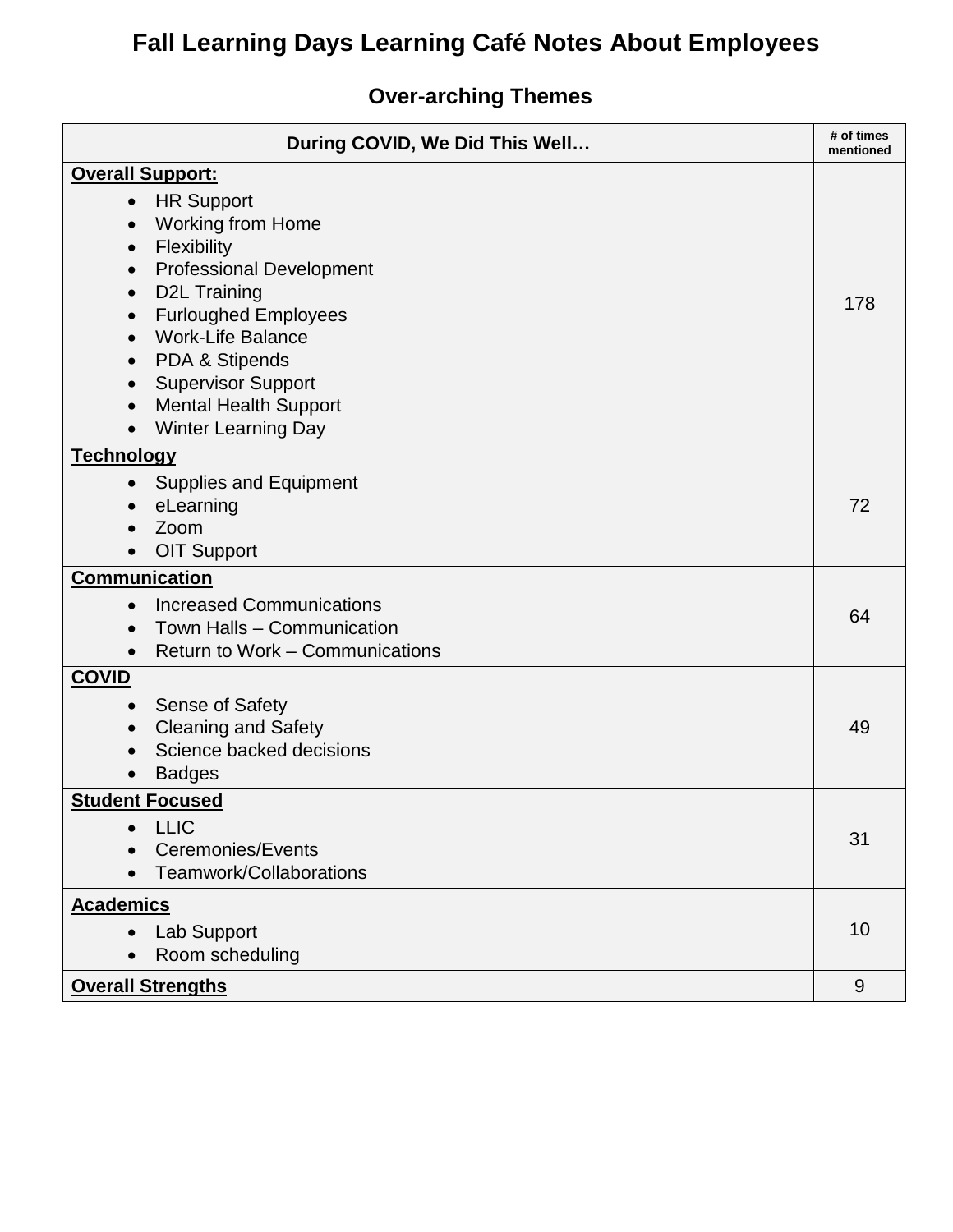#### **Detailed Responses**

|     | During COVID, We Did This Well                                                                                                       | # of times<br>mentioned |
|-----|--------------------------------------------------------------------------------------------------------------------------------------|-------------------------|
| 1.  | HR Support (employee support services, screening, Lifeworks, benefits continuation, leave<br>time)                                   | 37                      |
| 2.  | Supplies and Equipment (computers/hotspots support, access to L:Drive, Owls cameras,<br>Zultys app)                                  | 31                      |
| 3.  | Increased Communications (decisive, consistent, timely, explained decisions, increased)                                              | 29                      |
| 4.  | Town Halls - Communication (great, helpful, informative, transparent, sending recordings)                                            | 29                      |
| 5.  | Work from Home (protected employees, saved time for employees, flexible)                                                             | 28                      |
| 6.  | Vaccine Clinic (organized, easy, responsive)                                                                                         | 25                      |
| 7.  | Team Work/Collaborations (teamwork, supportive, everyone came together for the<br>students)                                          | 25                      |
| 8.  | Sense of Safety (was the priority, Public Safety continued presence, cautious and<br>conservative approach, PPE)                     | 20                      |
| 9.  | Flexibility (allowed employees to meet family needs, ADs, scheduling)                                                                | 19                      |
| 10. | Professional Development (responsive, virtual, self-care sessions, books clubs, Zoom,<br>FCTE)                                       | 19                      |
| 11. | D2L Training (adjunct participation, faculty helping faculty, helpful, eLearning)                                                    | 18                      |
| 12. | Furloughed Employees (minimal layoffs, delayed it, students workers kept until May,<br>displaced workers were placed in other areas) | 18                      |
| 13. | eLearning (helpful, Lockdown Browser, Virtual Classroom, supportive, ID support)                                                     | 17                      |
| 14. | Zoom (having access to licenses, training, helpful, increased productivity, recordings)                                              | 16                      |
| 15. | Cleaning (Facilities did a great job prepping and maintain cleaning, new filers, plexiglass)                                         | 14                      |
| 16. | Work-Life Balance (Lifeworks, compassion in decision making, encouraged self-care, grace)                                            | 12                      |
| 17. | PDA & Stipends (rolling it over, stipends, reimbursements)                                                                           | 11                      |
| 18. | Science backed decisions (followed the science and available research, collaborative<br>relationship with Bay Co. Health Dept.)      | 11                      |
| 19. | Academics (courses converted online, proactive, faculty given flexibility)                                                           | 10                      |
| 20. | Overall Strengths (caring, proactive, adaptive, innovative, empathetic)                                                              | 9                       |
| 21. | Supervisor Support (mindful of individual situations, showed caring, supportive)                                                     | 8                       |
| 22. | OIT Support (responsive, accessible, supportive)                                                                                     | 8                       |
| 23. | Lab Support (virtual material and equipment, lab kits, allow for growth)                                                             | 8                       |
| 24. | Return to Work – Communications (kept in the loop, advice notice of return)                                                          | 6                       |
| 25. | Mental Health Support (concerned for our mental health, wellness survey appreciated)                                                 | 6                       |
| 26. | LLIC (creative, innovative, Testing Ctr, Library)                                                                                    | 4                       |
| 27. | Badges (streamlined access)                                                                                                          | 4                       |
| 28. | Winter Learning Day (wonderful tips, self-care)                                                                                      | $\overline{2}$          |
| 29. | Room scheduling (responsive)                                                                                                         | $\overline{2}$          |
| 30. | Ceremonies/Events (drive-in commencement, pinning ceremonies)                                                                        | $\overline{2}$          |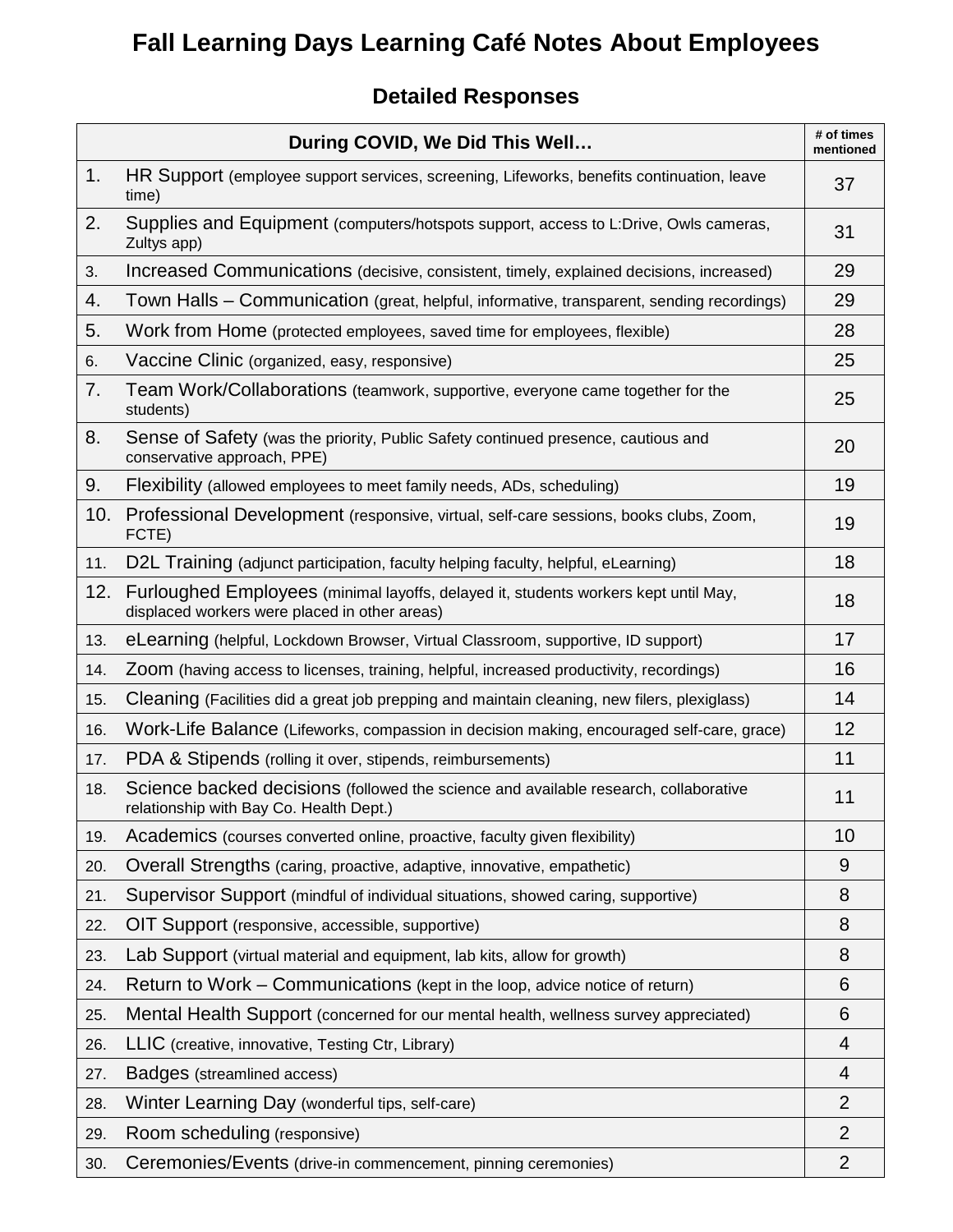### **Over-Arching Themes**

| <b>We Should Continue Doing</b>                                                                                                                                                 | # of times<br>mentioned |
|---------------------------------------------------------------------------------------------------------------------------------------------------------------------------------|-------------------------|
| <b>Increased Communication:</b>                                                                                                                                                 |                         |
| <b>Communication/Town Halls</b><br><b>Virtual Meetings</b><br>Let employees share what they've learned                                                                          | 69                      |
| <b>Virtual/Remote Work Options</b>                                                                                                                                              | 48                      |
| <b>Virtual Meetings/Services:</b>                                                                                                                                               |                         |
| <b>Virtual Professional Development</b><br>Virtual Meetings/Zoom                                                                                                                | 22                      |
| <b>Academics:</b>                                                                                                                                                               |                         |
| Maintain/Increase Online Classes<br>$\bullet$<br>Equipment/Technology to Continue Online Courses<br>eLearning<br><b>Office Hours - Flexibility</b><br><b>Including Adjuncts</b> | 25                      |
| <b>Teamwork/Collaboration:</b>                                                                                                                                                  |                         |
| Kindness/Empathy for Each Other<br>$\bullet$<br><b>Maintain Agility</b><br>$\bullet$<br><b>College Collaboration</b>                                                            | 18                      |
| <b>Expanded Mental Health Services</b>                                                                                                                                          | 6                       |
| <b>COVID Related:</b><br><b>Health Safety Protocols</b><br>$\bullet$<br>Offering the Vaccine on Campus<br>$\bullet$<br><b>Collaborate with Community Partners</b>               | 11                      |
| <b>MISC:</b>                                                                                                                                                                    |                         |
| <b>Accessibility</b><br><b>Outdoor/Virtual Events</b><br><b>PDA/Fees</b>                                                                                                        | 8                       |
| Technology:                                                                                                                                                                     | 4                       |
| <b>Equipment Support</b>                                                                                                                                                        |                         |